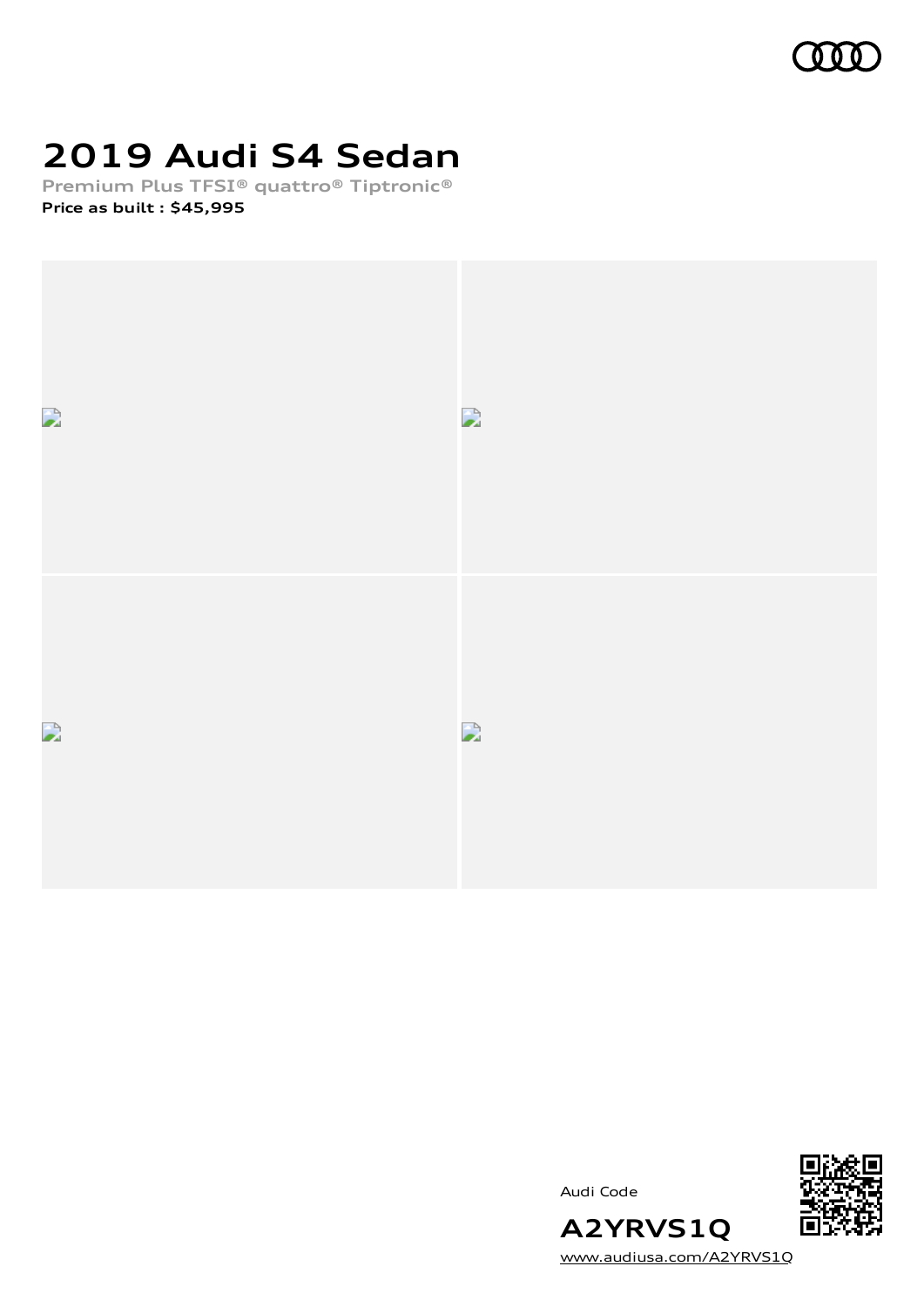### **Summary**

### **Audi 2019 Audi S4 Sedan**

Premium Plus TFSI® quattro® Tiptronic®

**Price as buil[t](#page-8-0)** \$45,995

#### **Exterior colour**

Tango Red metallic

#### $\overline{\phantom{a}}$

#### **Further Information**

|                 | N٥           |
|-----------------|--------------|
| Mileage         | 27,873 miles |
| Type of vehicle | Used car     |

**Warranty**

#### **Interior colour**

| Seats     | Black with Rock Gray stitching |
|-----------|--------------------------------|
| Dashboard | Black                          |
| Carpet    | Black                          |
| Headliner | Black                          |

#### **Audi Code** A2YRVS1Q

**Your configuration on www.audiusa.com**

[www.audiusa.com/A2YRVS1Q](https://www.audiusa.com/A2YRVS1Q)

**Commission number** f143e4e80a0e09a82f04

#### **Technical Specifications**

| Engine type                  | Six-cylinder                                     |
|------------------------------|--------------------------------------------------|
| stroke                       | Displacement/Bore and 2,995/84.5 x 89.0 cc/mm    |
| Torque                       | 369 lb-ft@rpm                                    |
| Top track speed              | 155 mph or 130 mph with all-<br>season tires mph |
| Acceleration (0 - 60<br>mph) | 4.4 seconds seconds                              |
| Recommended fuel             | Premium                                          |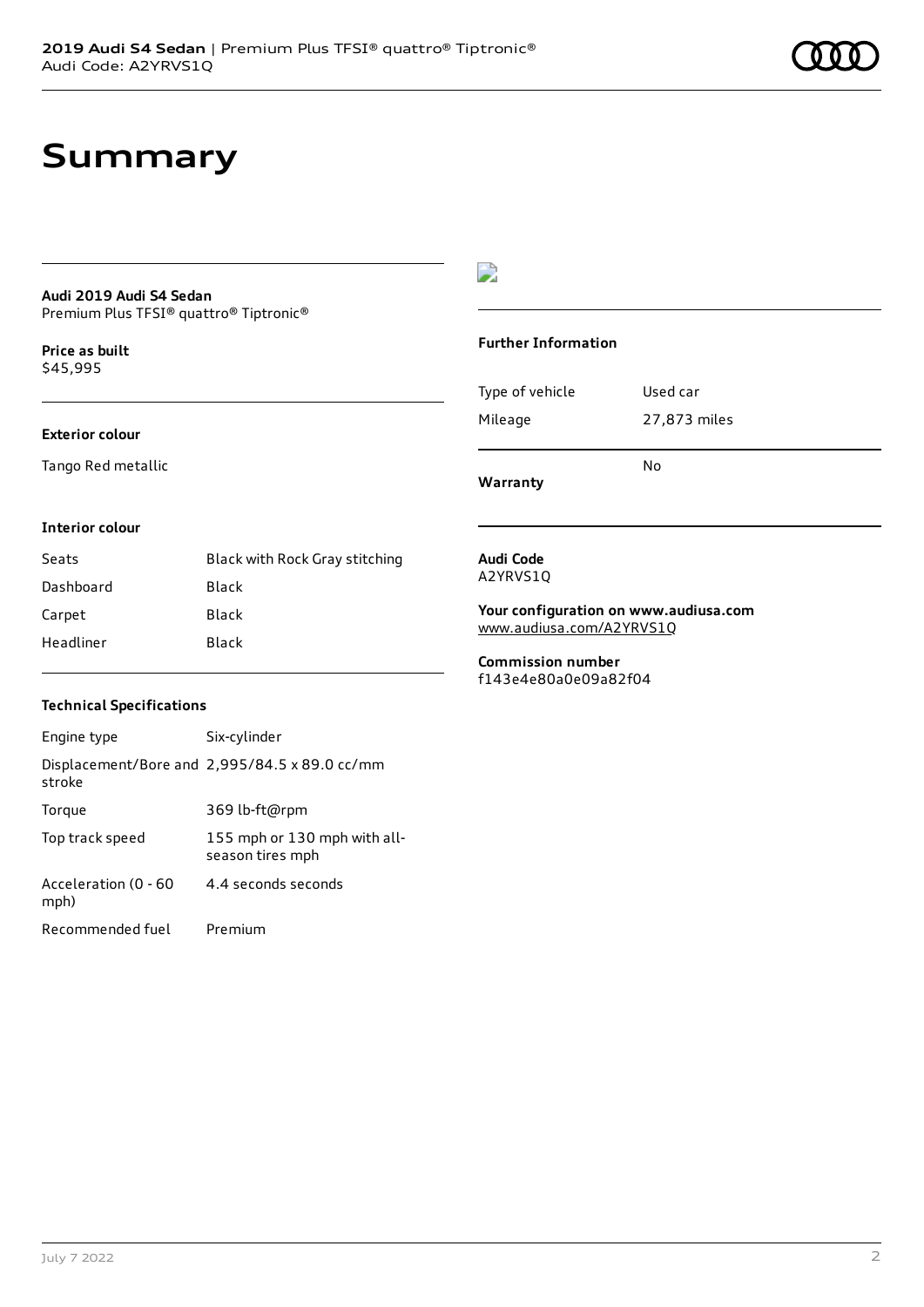

# **Standard features**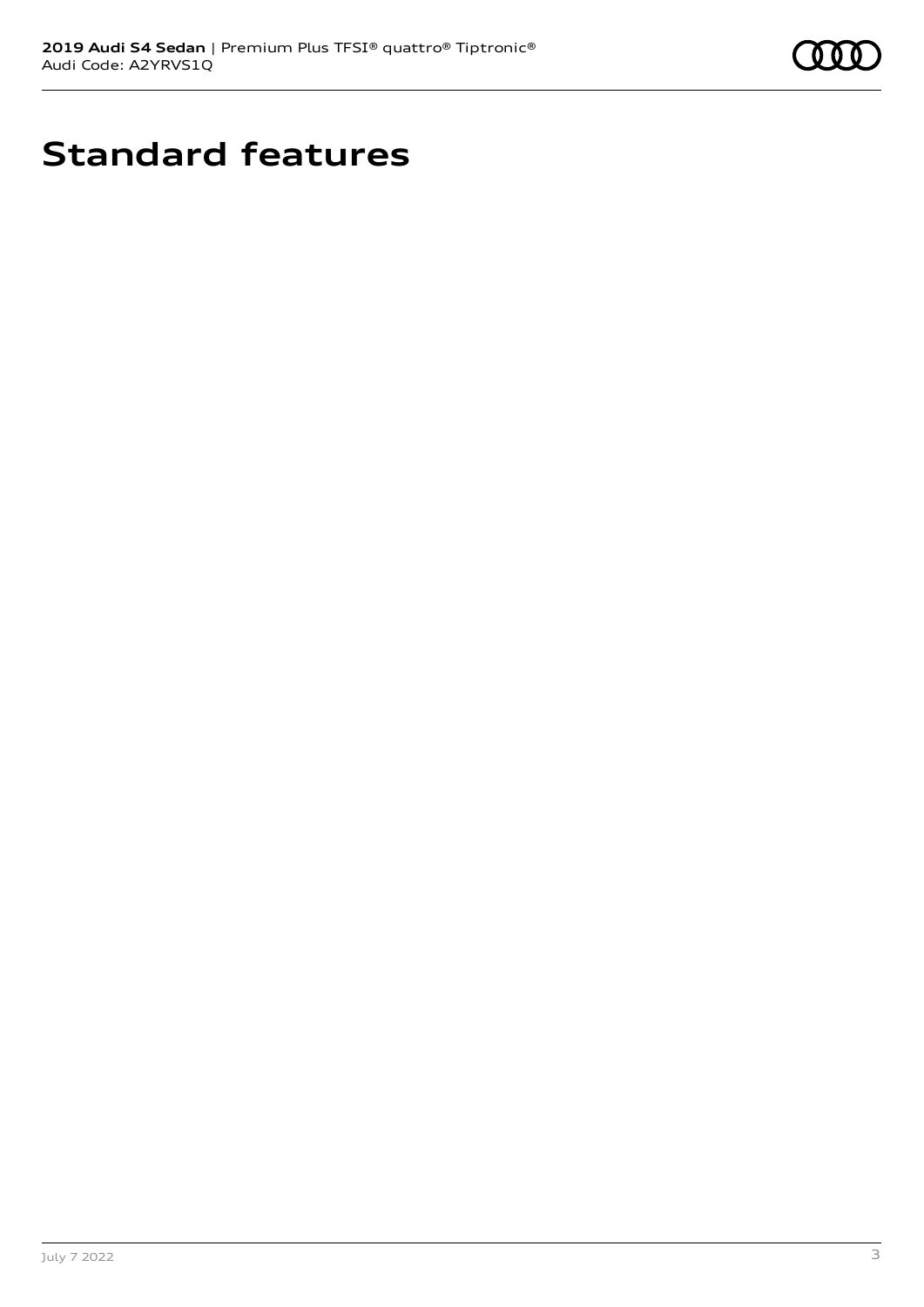### **Dealer remarks**

Check out this great value!

Blurring highway lines with an exceptional merger of performance and opulence. A turbocharger is also included as an economical means of increasing performance. With less than 30,000 miles on the odometer, this 4 door sedan excels in its class, and is equipped to provide comfort, safety and style. Comfort and convenience were prioritized within, evidenced by amenities such as: leather upholstery, telescoping steering wheel, and air conditioning. Under the hood you'll find a 6 cylinder engine with more than 300 horsepower, and for added security, dynamic Stability Control supplements the drivetrain.

Our sales reps are knowledgeable and professional. We'd be happy to answer any questions that you may have. Please don't hesitate to give us a call.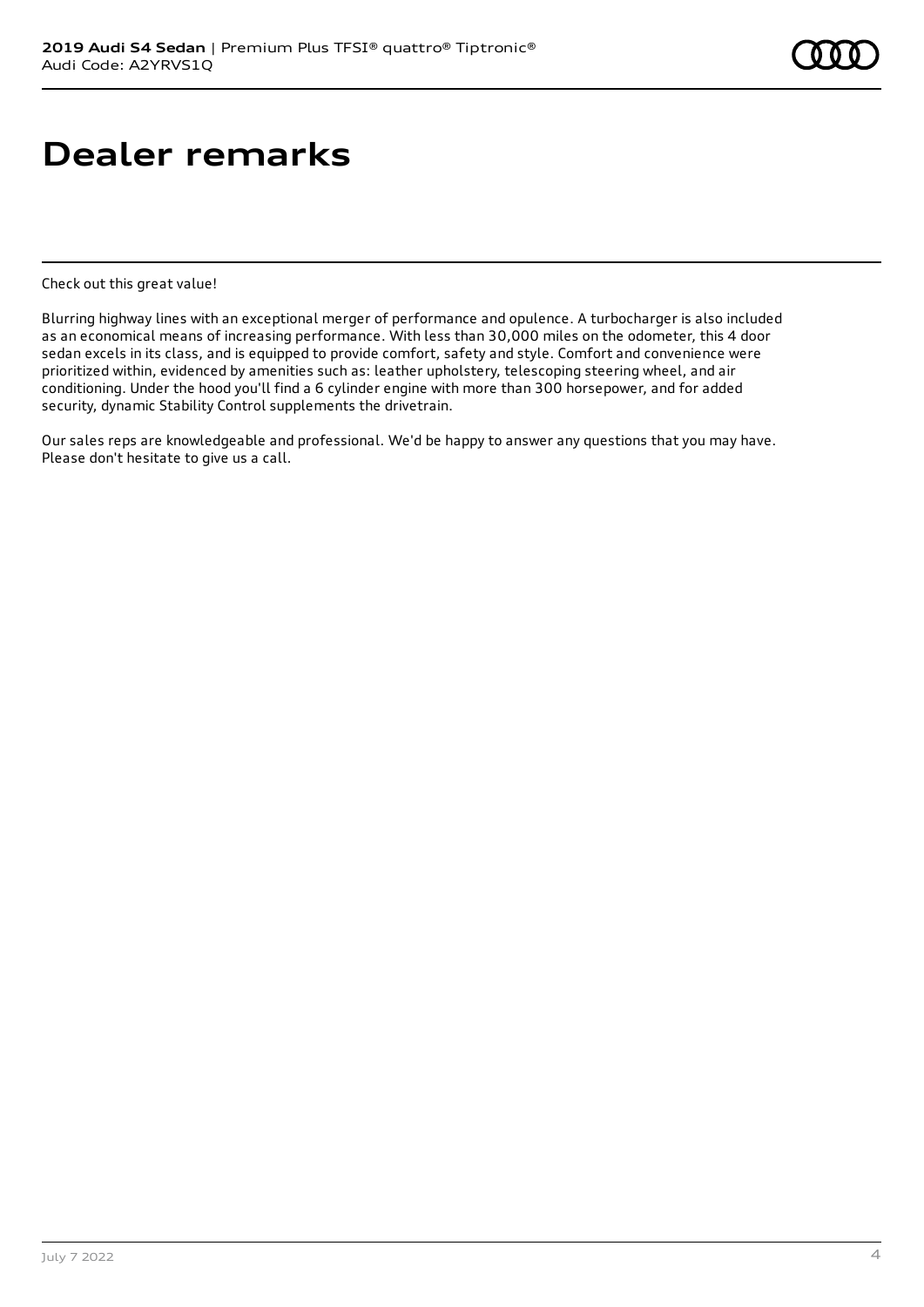# **Technical Specifications**

### **Engineering | Performance**

| Engine type                  | Six-cylinder                                     |
|------------------------------|--------------------------------------------------|
| Acceleration (0 - 60<br>mph) | 4.4 seconds seconds                              |
| Engine block                 | Aluminum-alloy                                   |
| Displacement                 | 3.01                                             |
| Cylinder head                | Aluminum-alloy                                   |
| Max. output ps/hp            | 349 @ rpm                                        |
| stroke                       | Displacement/Bore and 2,995/84.5 x 89.0 cc/mm    |
| Top track speed              | 155 mph or 130 mph with all-<br>season tires mph |
| Torque                       | 369 lb-ft@rpm                                    |
| Valvetrain                   | 16-valve DOHC with valve lift<br>system          |

### **Transmission | Drivetrain**

| Gear ratios: 8th                  | 0.667:1                                                                                                   |
|-----------------------------------|-----------------------------------------------------------------------------------------------------------|
| Gear ratios: 6th                  | 1.000:1                                                                                                   |
| Gear ratios: 7th                  | 0.839:1                                                                                                   |
| Gear ratios: Reverse              | 3.317:1                                                                                                   |
| Gear ratios: Final Drive 2.848: 1 |                                                                                                           |
| Gear ratios: 4th                  | 1.667:1                                                                                                   |
|                                   |                                                                                                           |
| Transmission                      | Eight-speed Tiptronic <sup>®</sup> automatic<br>transmission and quattro <sup>®</sup> all-<br>wheel drive |
| Gear ratios: 5th                  | 1.285:1                                                                                                   |
| Gear ratios: 2nd                  | 3.143:1                                                                                                   |
| Gear ratios: 3rd                  | 2.106:1                                                                                                   |

#### **Electrical system**

| Alternator | 14 Volts - 150 amp |
|------------|--------------------|
| Battery    | 12 Volts - 80 amp  |

#### **Steering**

| Steering type                             | Electromechanical speed-sensitive<br>power steering system |
|-------------------------------------------|------------------------------------------------------------|
| Turning diameter, curb-38.1 ft<br>to-curb |                                                            |
| Steering ratio                            | 15.9:1                                                     |

#### **Suspension**

| Front axle | Five-link front independent steel<br>spring S4 sport suspension |
|------------|-----------------------------------------------------------------|
| Rear axle  | Five-link rear independent steel<br>spring S4 sport suspension  |

### **(1/2)**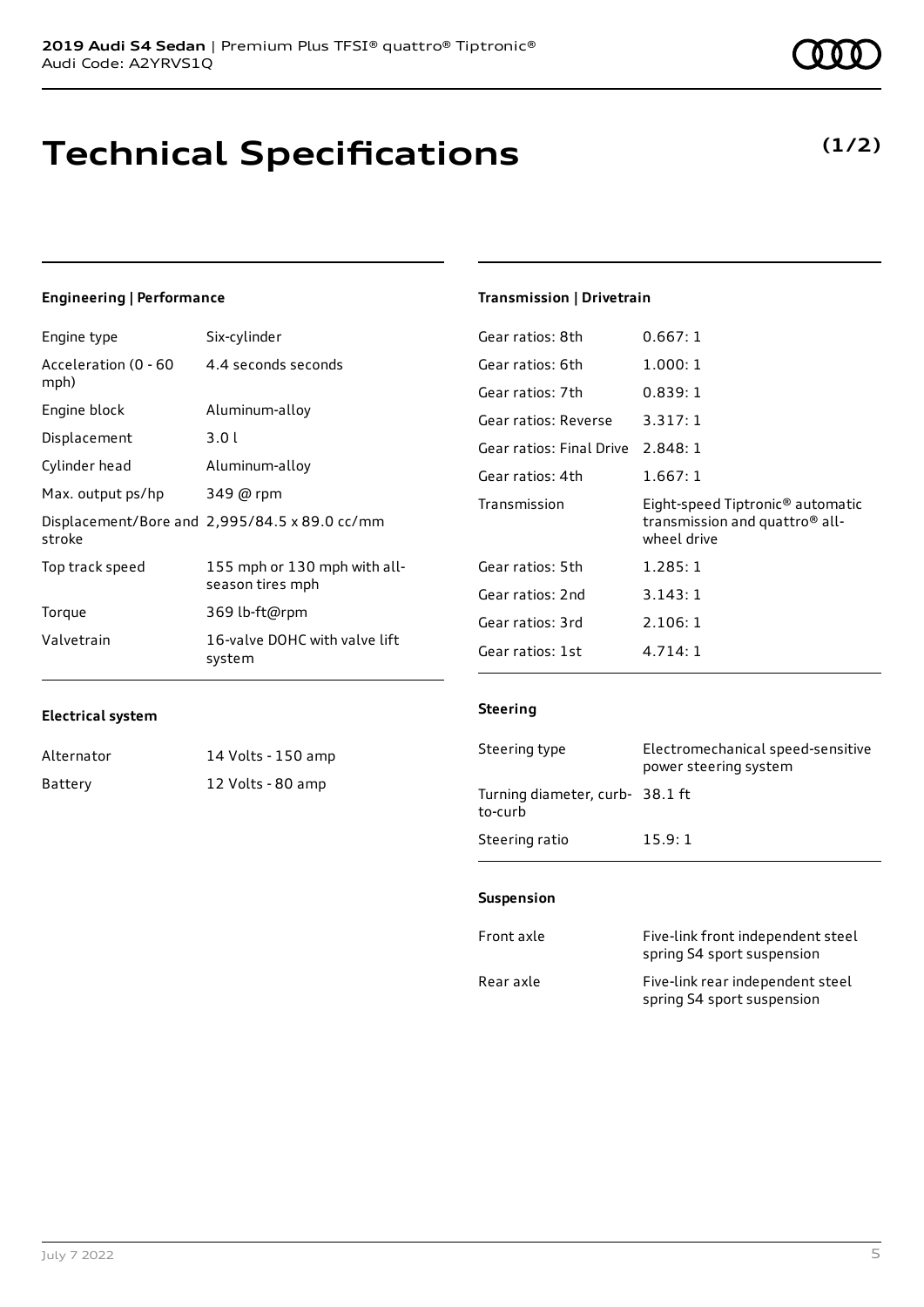Audi Code: A2YRVS1Q

### **Technical Specifications**

**2019 Audi S4 Sedan** | Premium Plus TFSI® quattro® Tiptronic®

### **Brakes**

| <b>Front brakes</b>  | 13.8 (ventilated disc) in                                                                                        |
|----------------------|------------------------------------------------------------------------------------------------------------------|
| Rear brakes          | 13.0 (ventilated disc) in                                                                                        |
|                      |                                                                                                                  |
| <b>Body</b>          |                                                                                                                  |
| Material             | Lightweight construction<br>technology - multi-material body<br>construction (steel and aluminum<br>composition) |
| Corrosion protection | Multistep anti-corrosion protection                                                                              |

#### **Warranty | Maintenance**

| Warranty    | 4-year/50,000 mile Audi New<br>Vehicle Limited Warranty                                   |
|-------------|-------------------------------------------------------------------------------------------|
| Maintenance | 12-month/10,000 mile (whichever<br>occurs first) NO CHARGE first<br>scheduled maintenance |

#### **Exterior Measurements**

| Height                           | 55.3 in  |
|----------------------------------|----------|
| Overall width without<br>mirrors | 72.5 in  |
| Length                           | 186.8 in |
| Wheelbase                        | 111.2 in |
| Drag coefficient                 | 0.29 Cw  |
| Overall width with<br>mirrors    | 79.6 in  |
| Track rear                       | 60.9 in  |
| Track front                      | 61.6 in  |
| Curb weight                      | 3,858 lb |

| <b>Interior measurements</b> |
|------------------------------|
|------------------------------|

| Seating capacity                          | 5                     |
|-------------------------------------------|-----------------------|
| Shoulder room, rear                       | 54.5 in               |
| Head room with front<br>sunroof           | 38.9 in               |
| Leg room, rear                            | 35.7 in               |
| Shoulder room, front                      | 55.9 in               |
| Head room with rear<br>sunroof            | 37.4 in               |
| Leg room, front                           | $41.3$ in             |
| Cargo volume, rear<br>seatbacks up/folded | $13.0/-$ cu ft, cu ft |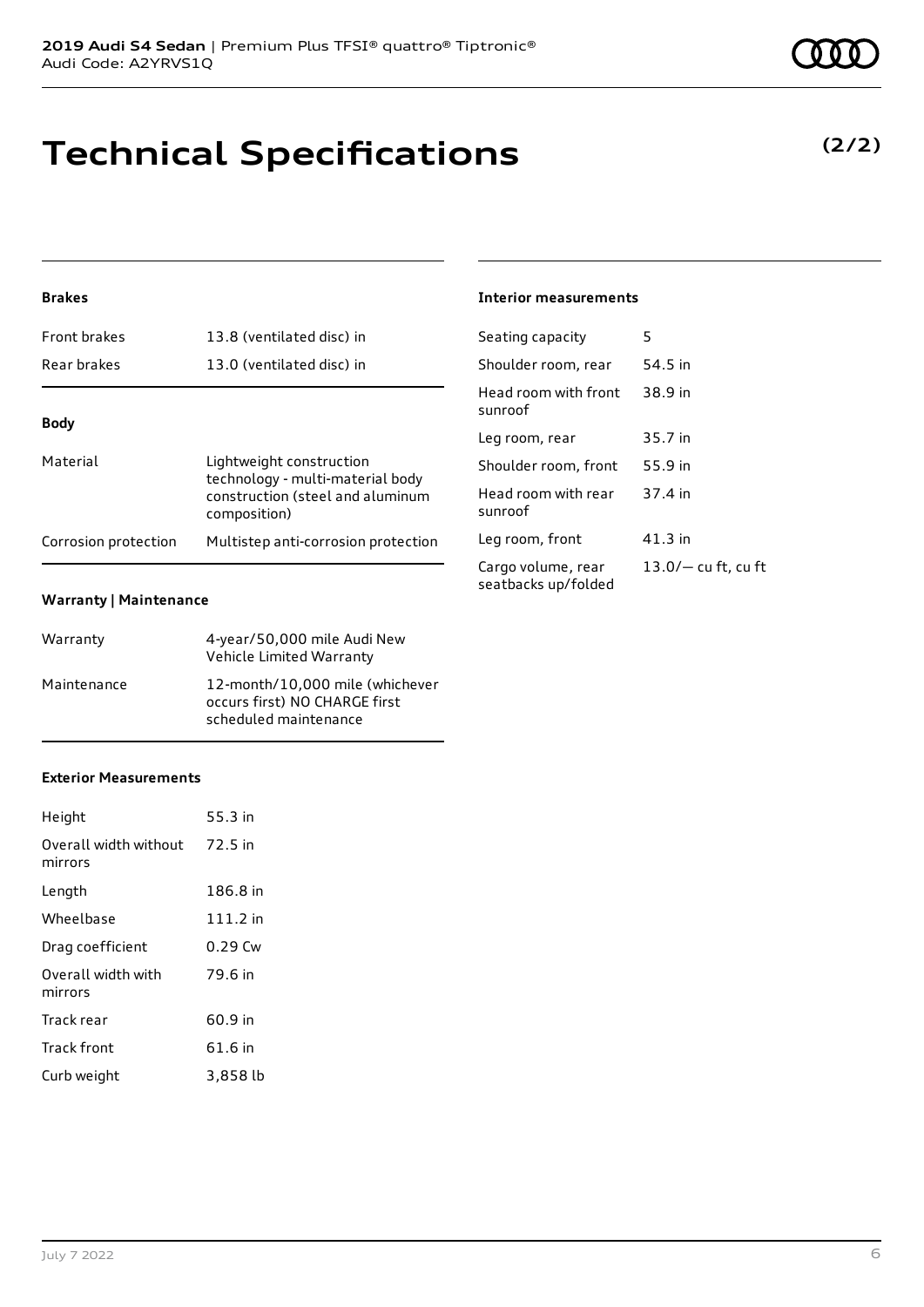### **Consumption- and emission**

**Consumption by NEDC**

combined 24 mpg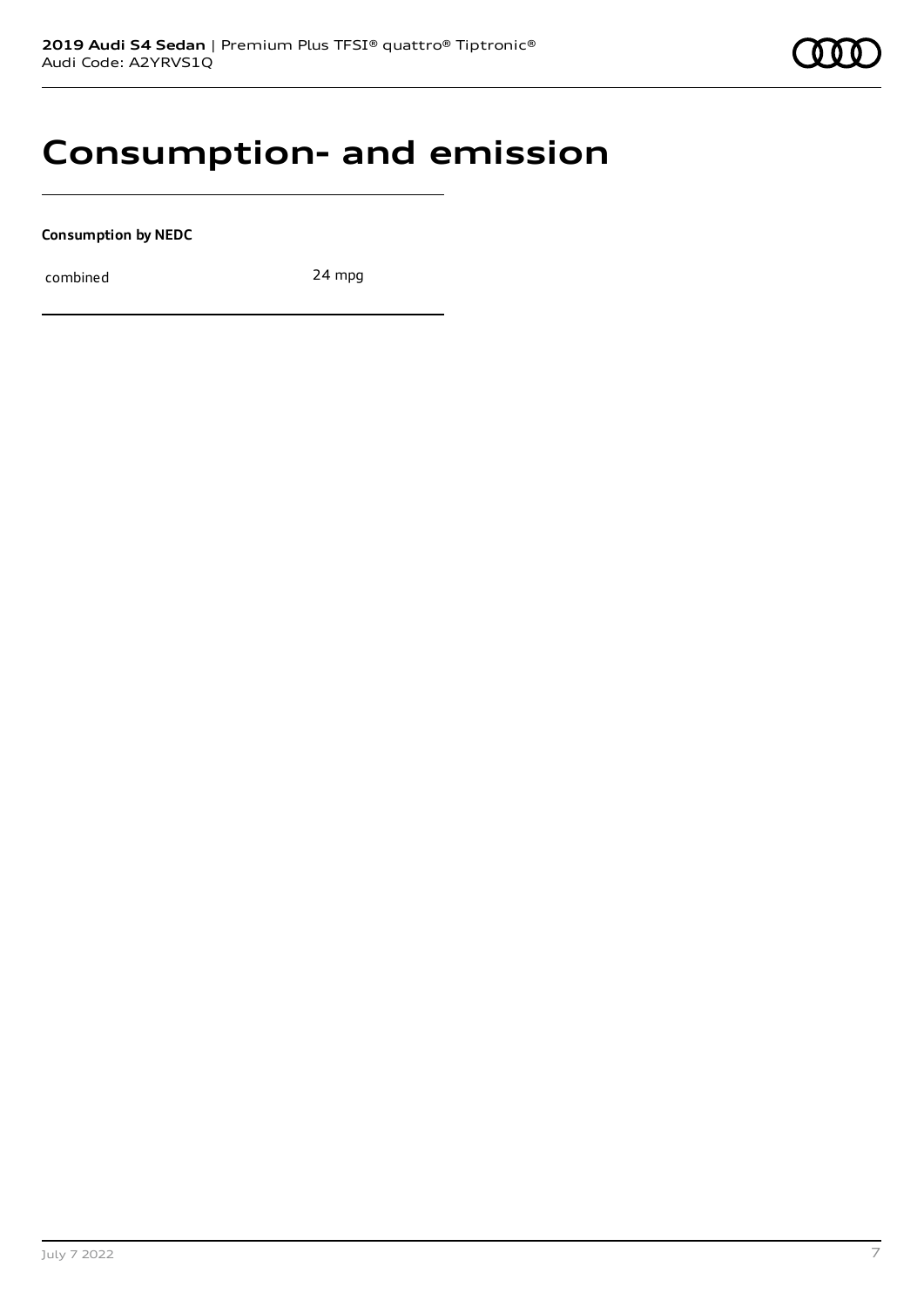# **Contact**

Dealer **Audi South Burlington**

1325 Shelburne Rd 05403 South Burlington VT

Phone: +18028613010 FAX: 8028620544

www: [https://www.audisouthburlington.com](https://www.audisouthburlington.com/)